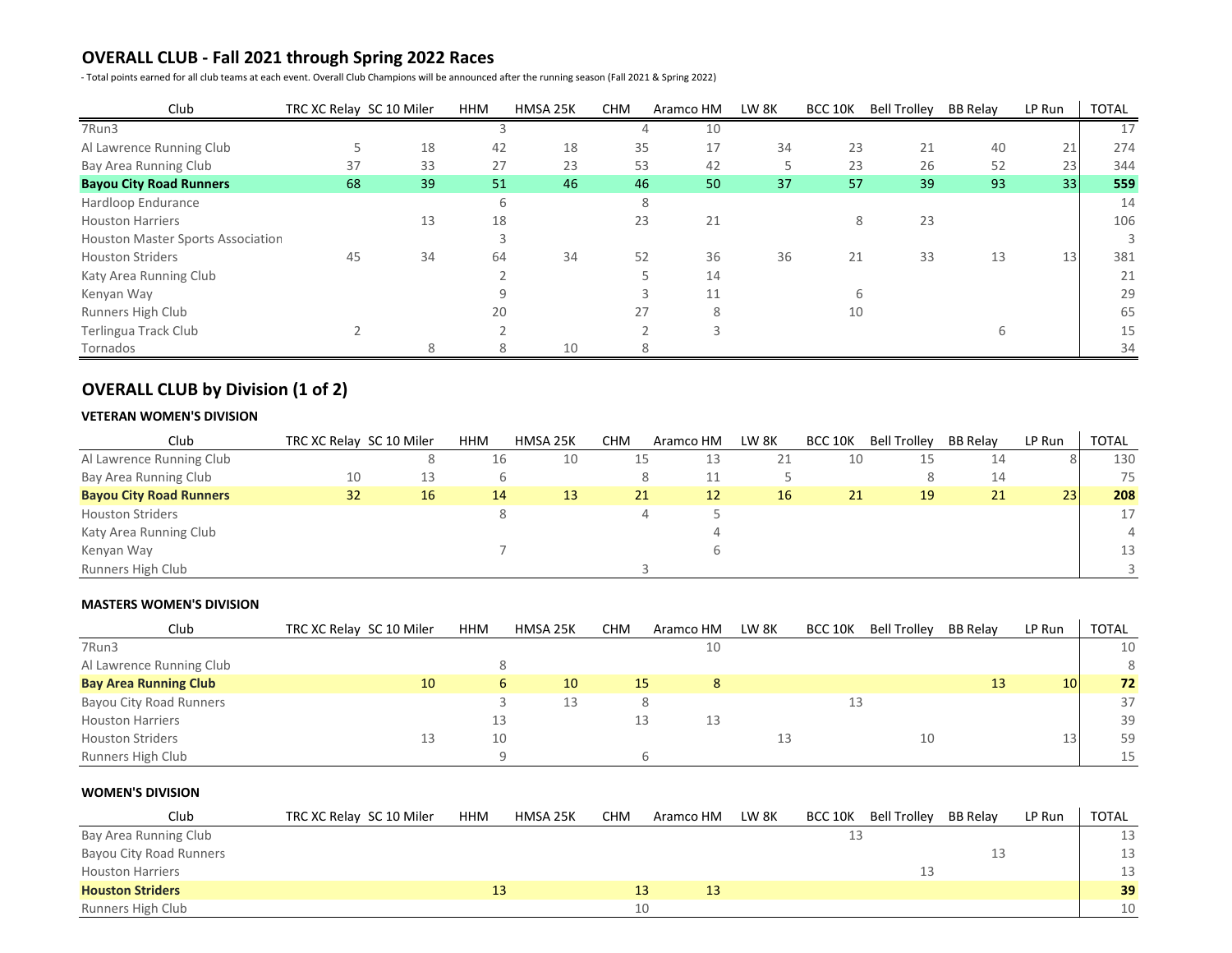# **OVERALL CLUB by Division (2 of 2)**

### **VETERAN DIVISION**

|                                | TRC XC Relay SC 10 Miler |    | <b>HHM</b> | HMSA 25K | <b>CHM</b> | Aramco HM | LW 8K | <b>BCC 10K</b> | <b>Bell Trolley</b> | <b>BB Relay</b> | LP Run | <b>TOTAL</b>   |
|--------------------------------|--------------------------|----|------------|----------|------------|-----------|-------|----------------|---------------------|-----------------|--------|----------------|
| Al Lawrence Running Club       |                          | 10 | 10         |          | 10         |           |       | 13             |                     |                 |        | 54             |
| Bay Area Running Club          |                          |    |            |          |            | 10        |       |                |                     |                 |        | 27             |
| <b>Bayou City Road Runners</b> | 20                       | 13 | b.         | 10       |            | 19        | 13    | 10             | 8.                  | 27              |        | 133            |
| <b>Houston Striders</b>        | 22                       | 8  | 19         | 21       | 17         | 8         |       | 8              | 23                  | 13              |        | 139            |
| Katy Area Running Club         |                          |    |            |          |            |           |       |                |                     |                 |        | $2^{\circ}$    |
| Kenyan Way                     |                          |    |            |          |            |           |       |                |                     |                 |        | 11             |
| Runners High Club              |                          |    |            |          |            |           |       |                |                     |                 |        | 11             |
| Terlingua Track Club           |                          |    |            |          |            |           |       |                |                     |                 |        | $\overline{2}$ |
| Tornados                       |                          |    |            |          |            |           |       |                |                     |                 |        | 8              |

### **MASTERS DIVISION**

| Club                           | TRC XC Relay SC 10 Miler |    | <b>HHM</b> | HMSA 25K | <b>CHM</b> | Aramco HM | LW 8K | <b>BCC 10K</b> | <b>Bell Trolley</b> | <b>BB Relay</b> | LP Run | <b>TOTAL</b> |
|--------------------------------|--------------------------|----|------------|----------|------------|-----------|-------|----------------|---------------------|-----------------|--------|--------------|
| 7Run3                          |                          |    |            |          |            |           |       |                |                     |                 |        |              |
| Al Lawrence Running Club       |                          |    |            |          |            |           | 13    |                |                     | 10              | 13     | 36           |
| <b>Bay Area Running Club</b>   | 13                       | 10 | 10         | 13       | 13         | 13        |       |                |                     | 13              |        | 85           |
| <b>Bayou City Road Runners</b> | 8                        |    | 13         | 10       |            | b.        |       | 13             |                     |                 |        | 58           |
| <b>Houston Harriers</b>        |                          |    |            |          | 10         |           |       |                |                     |                 |        | 10           |
| <b>Houston Striders</b>        | 10                       | 13 |            |          |            |           |       |                |                     |                 |        | 28           |
| Katy Area Running Club         |                          |    |            |          |            | 10        |       |                |                     |                 |        | 10           |
| Runners High Club              |                          |    | 8          |          |            |           |       | 10             |                     |                 |        | 26           |
| Terlingua Track Club           |                          |    |            |          |            |           |       |                |                     |                 |        | 6            |
| Tornados                       |                          |    |            |          |            |           |       |                |                     |                 |        | 16           |

### **OPEN DIVISION**

| Club                                     | TRC XC Relay SC 10 Miler |    | <b>HHM</b> | HMSA 25K | <b>CHM</b> | Aramco HM            | LW 8K | <b>BCC 10K</b> | <b>Bell Trolley</b> | <b>BB Relay</b> | LP Run | <b>TOTAL</b> |
|------------------------------------------|--------------------------|----|------------|----------|------------|----------------------|-------|----------------|---------------------|-----------------|--------|--------------|
| 7Run3                                    |                          |    |            |          |            |                      |       |                |                     |                 |        |              |
| Al Lawrence Running Club                 |                          |    |            | 8        | 10         | 4                    |       |                | 6                   | 10              |        | 46           |
| Bay Area Running Club                    | 10                       |    |            |          |            | 9                    |       | 10             | 18                  | 12              | 13     | 72           |
| <b>Bayou City Road Runners</b>           | 8                        | 10 | 15         |          |            | 19<br>$\overline{4}$ | 8     |                | 12                  | 24              | 10     | 110          |
| Hardloop Endurance                       |                          |    |            |          |            | 8                    |       |                |                     |                 |        | 14           |
| <b>Houston Harriers</b>                  |                          | 13 |            |          |            | 8                    |       | 8              | 10                  |                 |        | 44           |
| <b>Houston Master Sports Association</b> |                          |    |            |          |            |                      |       |                |                     |                 |        | 3            |
| <b>Houston Striders</b>                  | 13                       |    | 14         | 13       | 13         | 10                   | 23    | 13             |                     |                 |        | 99           |
| Katy Area Running Club                   |                          |    |            |          |            |                      |       |                |                     |                 |        |              |
| Kenyan Way                               |                          |    |            |          |            |                      |       |                |                     |                 |        |              |
| Terlingua Track Club                     |                          |    |            |          |            |                      |       |                |                     |                 |        |              |
| Tornados                                 |                          |    |            | 10       |            |                      |       |                |                     |                 |        | 10           |

**\*30K not held in 2021**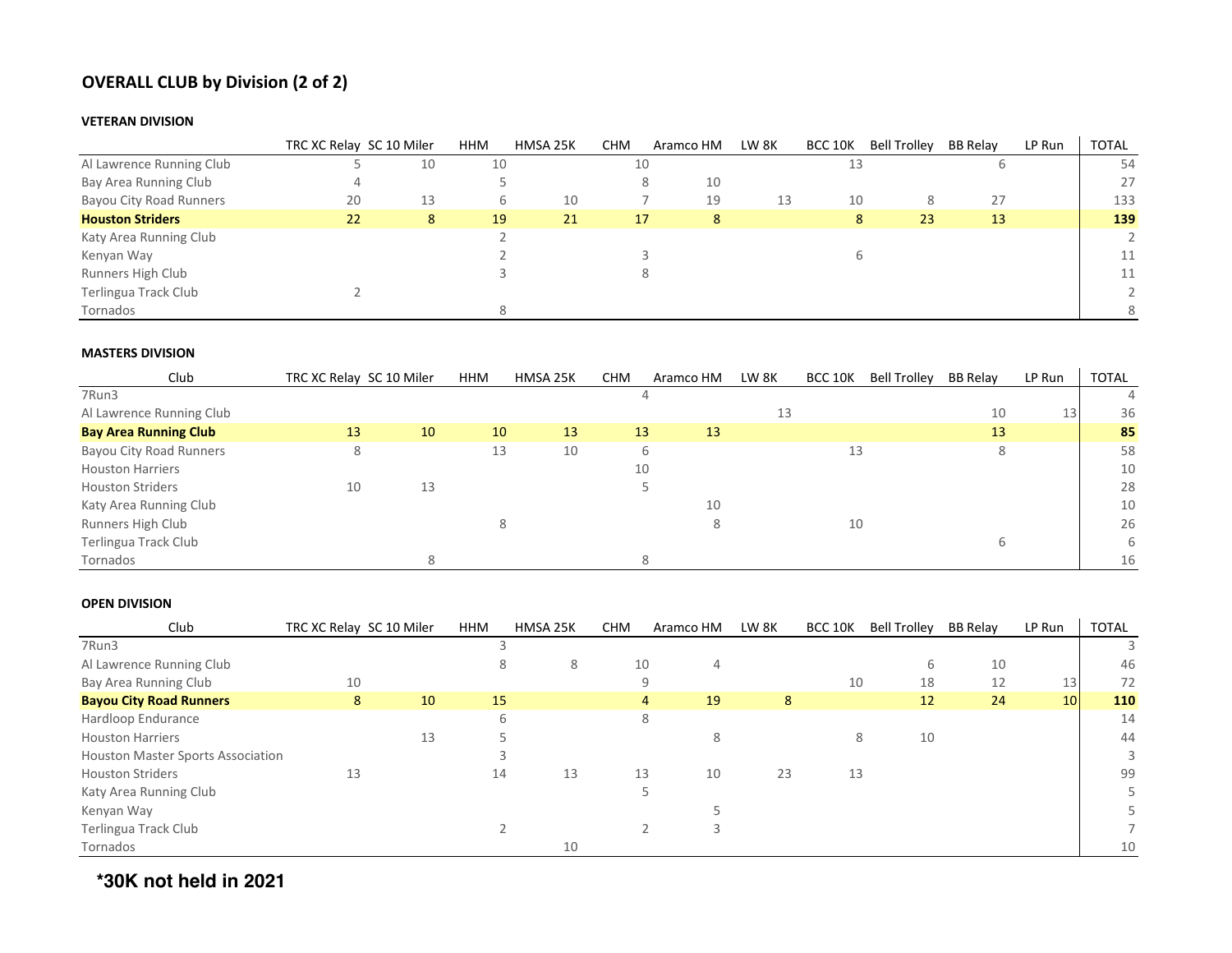# **OVERALL TEAM - Fall 2021 through Spring 2022 Races \***

- Total points earned for the top scoring team of each club at each event. Overall Club Champions will be announced after the running season (Fall 2021 & Spring 2022)

| Club                                     | TRC XC Relay SC 10 Miler |    | <b>HHM</b> | HMSA 25K | <b>CHM</b> | Aramco HM | LW 8K | BCC 10K | Bell Trolley BB Relay |    | LP Run | <b>TOTAL</b> |
|------------------------------------------|--------------------------|----|------------|----------|------------|-----------|-------|---------|-----------------------|----|--------|--------------|
| 7Run3                                    |                          |    |            |          |            | 10        |       |         |                       |    |        | 17           |
| Al Lawrence Running Club                 |                          | 18 | 39         | 18       | 30         | 17        | 26    | 23      | 16                    | 34 | 21     | 247          |
| Bay Area Running Club                    | 37                       | 33 | 27         | 23       | 45         | 39        |       | 23      | 21                    | 44 | 23     | 320          |
| <b>Bayou City Road Runners</b>           | 34                       | 33 | 45         | 46       | 36         | 36        | 31    | 49      | 29                    | 57 | 23     | 419          |
| Hardloop Endurance                       |                          |    | b          |          | 8          |           |       |         |                       |    |        | 14           |
| <b>Houston Harriers</b>                  |                          | 13 | 18         |          | 23         | 21        |       | 8       | 23                    |    |        | 106          |
| <b>Houston Master Sports Association</b> |                          |    |            |          |            |           |       |         |                       |    |        |              |
| <b>Houston Striders</b>                  | 49                       | 34 | 54         | 26       | 48         | 36        | 26    | 21      | 23                    | 13 | 13     | 343          |
| Katy Area Running Club                   |                          |    |            |          |            | 14        |       |         |                       |    |        | 21           |
| Kenyan Way                               |                          |    |            |          |            | 11        |       |         |                       |    |        | 27           |
| Runners High Club                        |                          |    | 16         |          | 25         |           |       | 10      |                       |    |        | 59           |
| Terlingua Track Club                     |                          |    |            |          |            |           |       |         |                       |    |        | 15           |
| Tornados                                 |                          |    |            | 10       | 8          |           |       |         |                       |    |        | 34           |

## **OVERALL TEAM by Division (1 of 2)**

### **VETERAN WOMEN'S DIVISION**

| Club                           | TRC XC Relay SC 10 Miler |    | <b>HHM</b> | HMSA 25K | <b>CHM</b> | Aramco HM | LW <sub>8K</sub> | <b>BCC 10K</b> | <b>Bell Trolley</b> | <b>BB Relay</b> | LP Run | <b>TOTAL</b> |
|--------------------------------|--------------------------|----|------------|----------|------------|-----------|------------------|----------------|---------------------|-----------------|--------|--------------|
| Al Lawrence Running Club       |                          |    | 13         | 10       | 10         | 13        | 13               | 10             | 10                  |                 |        | 103          |
| Bay Area Running Club          | 10                       | 13 |            |          |            |           |                  |                |                     | 10              |        | 68           |
| <b>Bayou City Road Runners</b> |                          | 10 | 10         | 13       | 13         | 10        | 10               | 13             | 13                  | 13              | 13     | 126          |
| <b>Houston Striders</b>        |                          |    |            |          |            | 4         |                  |                |                     |                 |        | 17           |
| Katy Area Running Club         |                          |    |            |          |            |           |                  |                |                     |                 |        |              |
| Kenyan Way                     |                          |    |            |          |            |           |                  |                |                     |                 |        | 11           |
| Runners High Club              |                          |    |            |          |            |           |                  |                |                     |                 |        |              |

### **MASTERS WOMEN'S DIVISION**

| Club                           | TRC XC Relay SC 10 Miler | <b>HHM</b> | HMSA 25K | <b>CHM</b> | Aramco HM | LW <sub>8K</sub> | <b>BCC 10K</b> | <b>Bell Trolley</b> | <b>BB Relay</b> | LP Run          | <b>TOTAL</b> |
|--------------------------------|--------------------------|------------|----------|------------|-----------|------------------|----------------|---------------------|-----------------|-----------------|--------------|
| 7Run3                          |                          |            |          |            | 10        |                  |                |                     |                 |                 | 10           |
| Al Lawrence Running Club       |                          |            |          |            |           |                  |                |                     |                 |                 | 8            |
| <b>Bay Area Running Club</b>   | 10                       |            | 10       | 10         | 8         |                  |                |                     | 13              | 10 <sup>1</sup> | 67           |
| <b>Bayou City Road Runners</b> |                          |            | 13       |            |           |                  | 13             |                     |                 |                 | 37           |
| <b>Houston Harriers</b>        |                          |            |          |            | 13        |                  |                |                     |                 |                 | 52           |
| <b>Houston Striders</b>        | 13                       | 10         |          |            |           |                  |                | 10                  |                 | ا31             | 59           |
| Runners High Club              |                          |            |          |            |           |                  |                |                     |                 |                 |              |

### **WOMEN'S DIVISION**

| Club                           | TRC XC Relay SC 10 Miler | <b>HHM</b> | HMSA 25K | <b>CHM</b> | Aramco HM | LW 8K | BCC 10K | <b>Bell Trolley</b> | <b>BB Relay</b> | LP Run | TOTAL |
|--------------------------------|--------------------------|------------|----------|------------|-----------|-------|---------|---------------------|-----------------|--------|-------|
| Bay Area Running Club          |                          |            |          |            |           |       |         |                     |                 |        |       |
| <b>Bayou City Road Runners</b> |                          |            |          |            |           |       |         |                     |                 |        |       |
| <b>Houston Striders</b>        |                          |            |          |            |           |       |         |                     |                 |        | 52    |
| Runners High Club              |                          |            |          |            |           |       |         |                     |                 |        | 10    |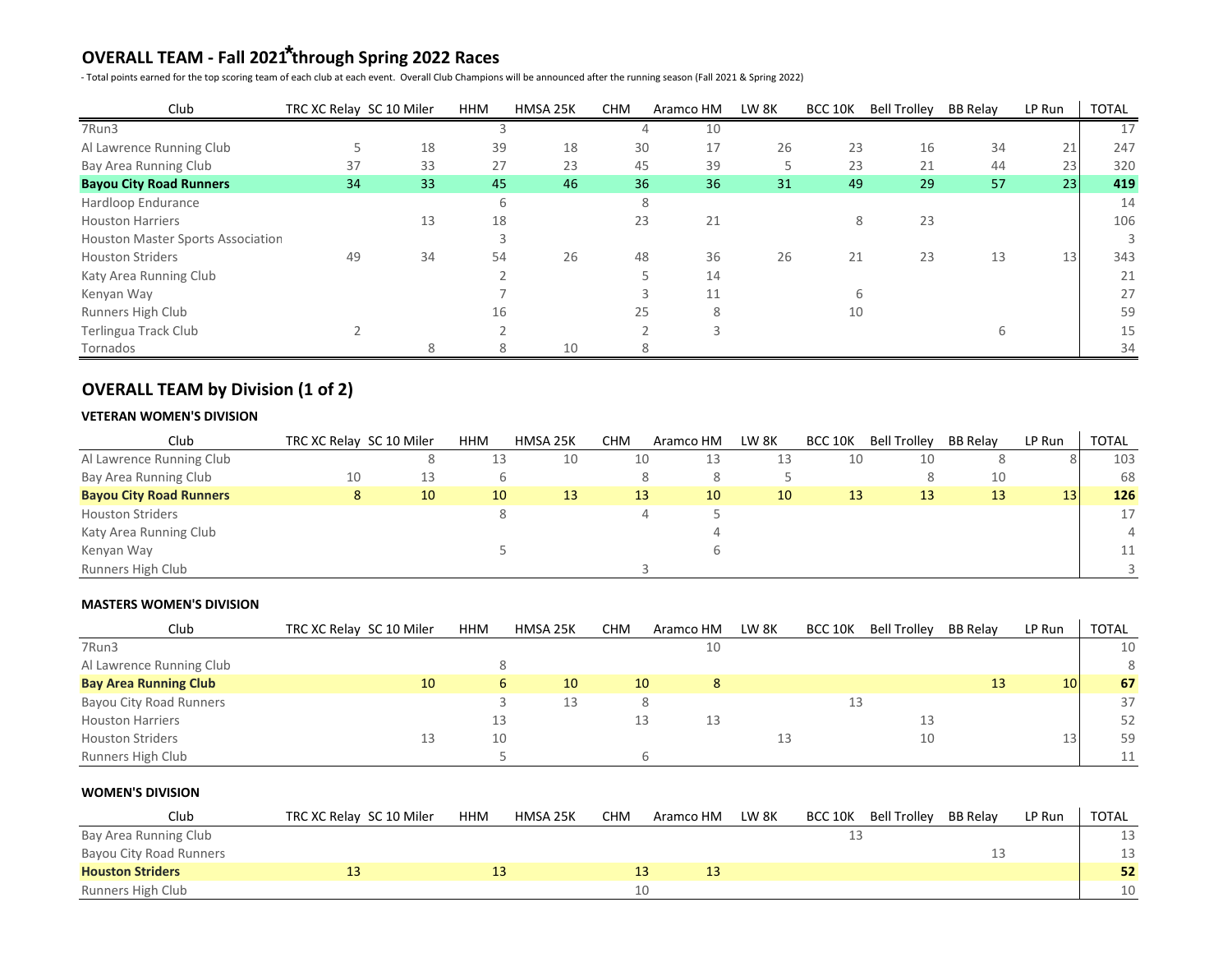# **OVERALL TEAM by Division (2 of 2)**

### **VETERAN DIVISION**

|                                | TRC XC Relay SC 10 Miler |    | <b>HHM</b> | HMSA 25K | <b>CHM</b> | Aramco HM | LW 8K | BCC 10K | <b>Bell Trolley</b> | BB Relay | LP Run | <b>TOTAL</b>   |
|--------------------------------|--------------------------|----|------------|----------|------------|-----------|-------|---------|---------------------|----------|--------|----------------|
| Al Lawrence Running Club       |                          | 10 | 10         |          | 10         |           |       | 13      |                     |          |        | 54             |
| Bay Area Running Club          |                          |    |            |          |            | 10        |       |         |                     |          |        | 27             |
| <b>Bayou City Road Runners</b> | 10                       | 13 | b          | 10       |            | 13        | 13    | 10      | 8                   | 10       |        | 98             |
| <b>Houston Striders</b>        | 13                       | 8  | 13         | 13       | 13         | 8         |       | 8.      | 13                  | 13       |        | 102            |
| Katy Area Running Club         |                          |    |            |          |            |           |       |         |                     |          |        | $\overline{2}$ |
| Kenyan Way                     |                          |    |            |          |            |           |       |         |                     |          |        | 11             |
| Runners High Club              |                          |    |            |          |            |           |       |         |                     |          |        | Q              |
| Terlingua Track Club           |                          |    |            |          |            |           |       |         |                     |          |        |                |
| Tornados                       |                          |    |            |          |            |           |       |         |                     |          |        | ହ              |

### **MASTERS DIVISION**

| Club                           | TRC XC Relay SC 10 Miler |    | <b>HHM</b> | HMSA 25K | <b>CHM</b> | Aramco HM | LW 8K | <b>BCC 10K</b> | <b>Bell Trolley</b> | BB Relay | LP Run          | <b>TOTAL</b> |
|--------------------------------|--------------------------|----|------------|----------|------------|-----------|-------|----------------|---------------------|----------|-----------------|--------------|
| 7Run3                          |                          |    |            |          |            |           |       |                |                     |          |                 | 4            |
| Al Lawrence Running Club       |                          |    |            |          |            |           | 13    |                |                     | 10       | 13 <sup>1</sup> | 36           |
| <b>Bay Area Running Club</b>   | 13                       | 10 | 10         | 13       | 13         | 13        |       |                |                     | 13       |                 | 85           |
| <b>Bayou City Road Runners</b> | 8                        |    | 13         | 10       |            | b         |       | 13             |                     |          |                 | 58           |
| <b>Houston Harriers</b>        |                          |    |            |          | 10         |           |       |                |                     |          |                 | 10           |
| <b>Houston Striders</b>        | 10                       | 13 |            |          |            |           |       |                |                     |          |                 | 28           |
| Katy Area Running Club         |                          |    |            |          |            | 10        |       |                |                     |          |                 | 10           |
| Runners High Club              |                          |    |            |          |            |           |       | 10             |                     |          |                 | 26           |
| Terlingua Track Club           |                          |    |            |          |            |           |       |                |                     |          |                 | 6            |
| Tornados                       |                          |    |            |          |            |           |       |                |                     |          |                 | 16           |

### **OPEN DIVISION**

| Club                                     | TRC XC Relay SC 10 Miler |    | <b>HHM</b> | HMSA 25K | <b>CHM</b> | Aramco HM            | LW 8K | <b>BCC 10K</b> | <b>Bell Trolley</b> | <b>BB Relay</b> | LP Run | <b>TOTAL</b> |
|------------------------------------------|--------------------------|----|------------|----------|------------|----------------------|-------|----------------|---------------------|-----------------|--------|--------------|
| 7Run3                                    |                          |    |            |          |            |                      |       |                |                     |                 |        |              |
| Al Lawrence Running Club                 |                          |    |            | 8        | 10         | 4                    |       |                | b                   | 10              |        | 46           |
| Bay Area Running Club                    | 10                       |    |            |          |            | b                    |       | 10             | 13                  | 8               | 13     | 60           |
| <b>Bayou City Road Runners</b>           | 8                        | 10 | 13         |          |            | 13<br>$\overline{4}$ | 8     |                | 8                   | 13              | 10     | 87           |
| Hardloop Endurance                       |                          |    |            |          |            | 8                    |       |                |                     |                 |        | 14           |
| <b>Houston Harriers</b>                  |                          | 13 |            |          |            |                      |       | 8              | 10                  |                 |        | 44           |
| <b>Houston Master Sports Association</b> |                          |    |            |          |            |                      |       |                |                     |                 |        |              |
| <b>Houston Striders</b>                  | 13                       |    | 10         | 13       | 13         | 10                   | 13    | 13             |                     |                 |        | 85           |
| Katy Area Running Club                   |                          |    |            |          |            |                      |       |                |                     |                 |        |              |
| Kenyan Way                               |                          |    |            |          |            |                      |       |                |                     |                 |        |              |
| Terlingua Track Club                     |                          |    |            |          |            |                      |       |                |                     |                 |        |              |
| Tornados                                 |                          |    |            | 10       |            |                      |       |                |                     |                 |        | 10           |

**\*30K not held in 2021**